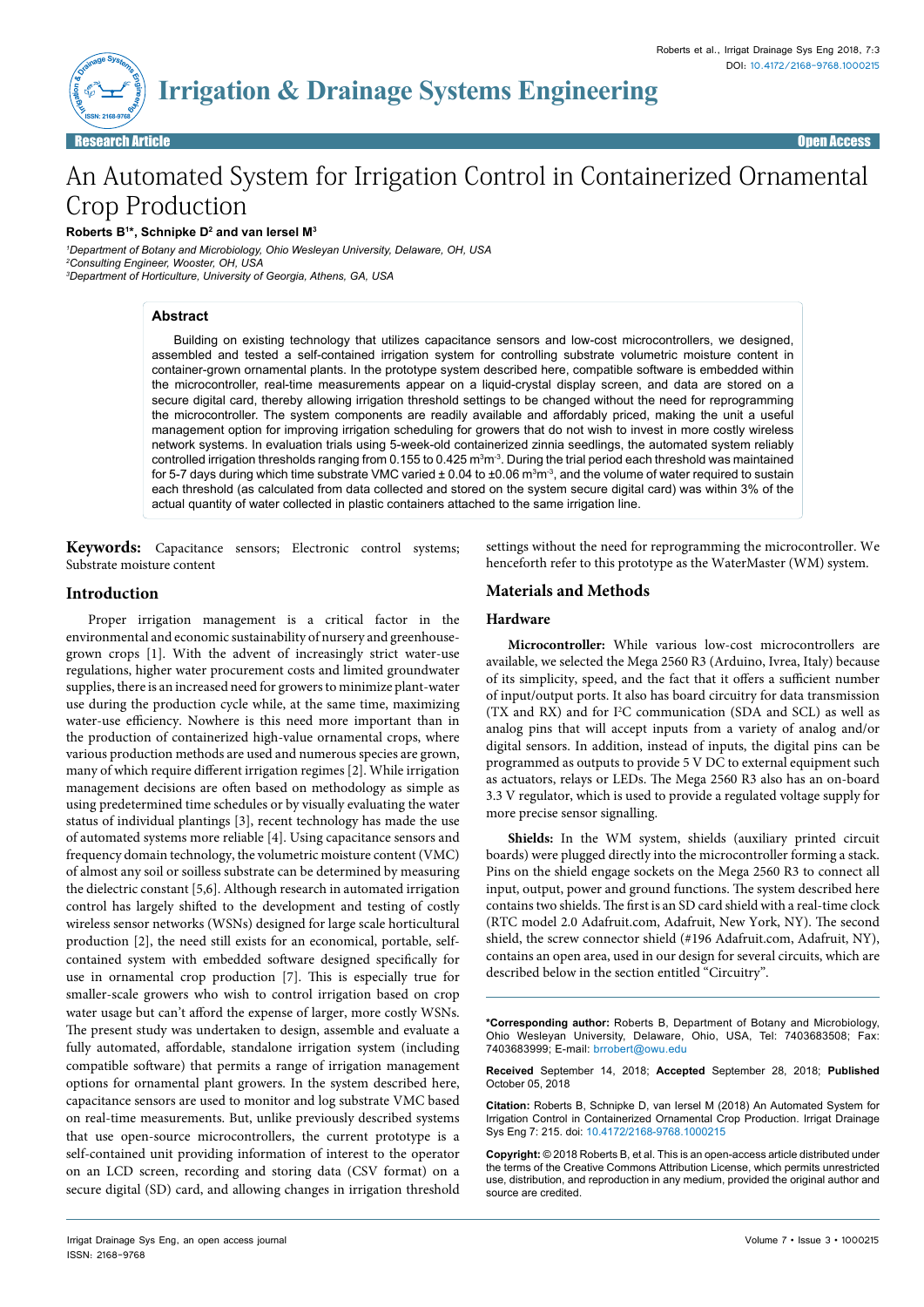**Relay driver:** A 5V DC relay driver board with 16 relays (20-018- 103; SainSmart, Leawood, KS) used to switch power to the solenoid valves in response to 5V DC signals from the microcontroller.

**Display module:** An LCD module (LCD2004; SainSmart, Leawood, KS) with four lines of 20 characters each, used to present information to the operator (thereby negating the requirement for a computer hookup if the WM system is used in the field).

**Moisture sensors:** Four capacitance soil moisture sensors (model EC-5; Decagon Devices, Pullman, WA) to measure substrate VMC; Solenoid valves. Four 24 AC ¾" NPT solenoid valves (75D V; Rainbird, Tucson, AZ) which deliver water to each of four irrigation supply lines.

**Switches:** The microcontroller and shield components described above are housed in a  $12 \times 22 \times 9.5$  cm water-resistant plastic enclosure (Figure 1) fitted with the following switches:

(1) A DPST switch to turn the power on and off;

(2) An SPST switch for the operator to choose either "run" or "set" modes;

(3) A BCD switch which, in the "run" mode, is used to select the irrigation cycle;

(4) A second BCD switch which, in the "run" mode, is used to select the irrigation time;

(5) Another 16-position BCD switch used to select the sensor or solenoid valve to be activated (only four positions/pins are used in the WM system, the remainder being available for system expansion);

(6) An SPDT switch which, in the "set" mode, is used to raise or lower the VMC to the desired set point;

(7) A pushbutton switch which, in the "set" mode, is used to set the desired VMC threshold.

**Circuitry:** The system contains the following four circuits constructed on the screw connector shield:



(2) SPST switch ("set mode determines VMC level at which solenoid valves will activate);

(3) BCD switch ("run" mode select irrigation cycles);

(4) BCD switch ("run" mode selects irrigation times);

(5) BCD switch (selects solenoid to be activated);

(6) SPST switch ("set" mode raises or lowers VMC to desired set point);

(7) Pushbutton switch ("set" mode locks VMC set point).

(1) A circuit providing 3.3 V power to the VMC sensors. Since we wanted the power "on" only while reading VMC, a transistor was placed in the line from the Mega 2560 R3 3.3 V onboard supply to the sensors;

(2) A circuit providing precisely adjustable voltage to the Mega 2560 R3 AREF pin. This circuit was designed to allow an adjustable reference signal to the microcontroller AREF pin;

(3) A third circuit inverts signals to the relay board. Since the relay board is controlled by "active low" inputs (inverse logic), the relays are turned on when the input signal is low (near zero) voltage and, likewise, the relays are turned off when the input signal is at high (near 5 V) voltage;

(4) A circuit that detects the zero crossing of the 24 V AC power supply. If a solenoid valve is turned on when the voltage is other than zero, the voltage could spike, potentially causing damage to the system electronics. To prevent a voltage spike, a zero crossing detector (an IC chip) was used to provide a signal to the microcontroller indicating when the 24 V AC crosses zero and can be safely turned off.

**Wiring:** Since the total number of electrical components in the WM microcontroller is quite large, a detailed wiring schematic is included under Supplementary Information (Appendix A), where the components are enlarged and separated into sections for increased clarity. Where appropriate, matching the corresponding letters that appear in the margins of each diagram will provide an overview of the entire schematic. It should be noted, however, that there are connections from one shield stacked on top of another that do not show up in the schematic since there are no copper tracks or wiring between them (e.g., pin D1 on the Mega 2560 R3 is connected to pin D1 on the SD card shield and to pin D1 on the connector shield). In the interest of conserving circuit board space on the connector shield, all switch circuits are designed to be "active low". This arrangement allows use of the internal pull-up resistors on the Mega 2560 R3 to prevent voltage "float" for each switch position; otherwise an external pulldown resistor would be required for each switch position.

The cost of the microcontroller components required for assembly of the WM prototype described here, including 12 V and 24 V power supplies, shields, switches, wiring and associated hardware was 234 (USD). Costs associated with the 4-line irrigation supply system used in testing and evaluating the WM prototype (described in the section entitled Performance trials), including capacitance sensors, solenoid valve assemblies, cable connections, plumbing, wiring, tubing, emitters and mounting hardware, was an additional 661 (USD).

#### **Software**

The WM software program is embedded in the microcontroller such that the system operator needs no prior knowledge of its construction or internal operation. Presented here is a general overview of the software, the source code for which can be found in Appendix B under Supplementary Information.

The WM software program follows conventional format in that there are four sections: declarations, set-up, functional definitions and main loop. The declarations section defines the constants and variables where information is found, defining variables and pin connections to the hardware. Names of variables are chosen by the programmer, usually with a logical inference to the physical quantity the variable refers to. The set-up section defines which pins are input and which are output, then sets the initial state. This section also provides information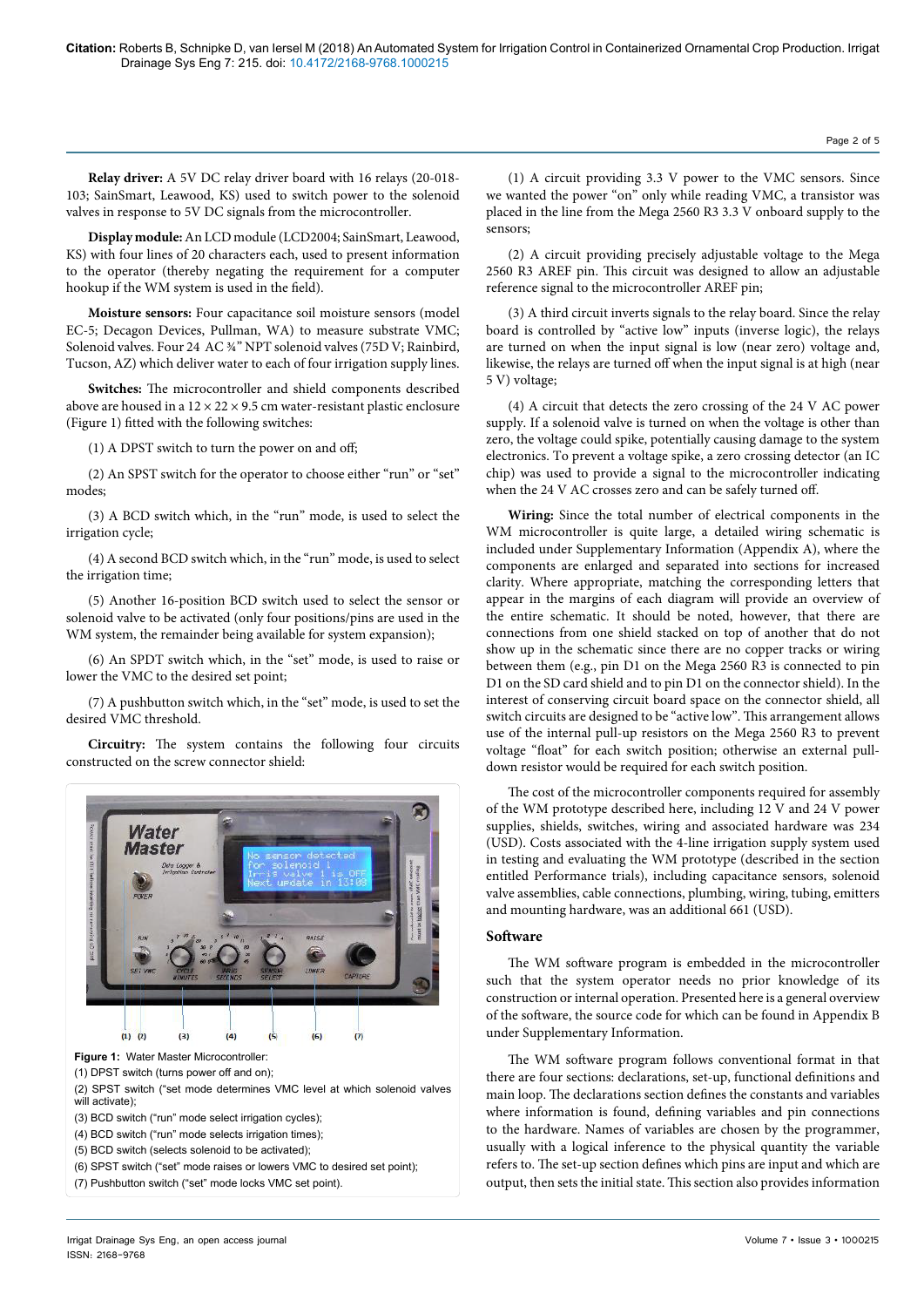for the microcontroller to "talk" to the various hardware components, and sets certain variables to a known start up status. The third section, functional definitions, defines the functions used repeatedly in the main program loop. The final section, the main loop, is the program section that is executed in a continuous, never-ending loop after the other sections have been executed once. The general outline of the program is to interrogate the switches during each program pass through and react as dictated by program logic. Operationally, when switched to the "run" mode, the program reads the substrate moisture sensors, determines whether or not irrigation should be initiated (via the solenoid valves), stores the data on the SD card, and displays the information on the LCD screen. When switched to the "set" mode, the program reacts to the settings of other switches to either raise or lower the VMC set point, displays the information on the LCD screen, and captures the set point value for future use, storing it in the microcontroller's EEPROM memory. In the "calibration" mode, if the capture button is not activated, the program reads the "sensor select" switch, and then reads the sensor selected and displays the reading on the LCD screen. If the capture button is activated, the program turns on the appropriate solenoid valve corresponding to the "sensor select" switch.

#### **Performance trials**

Zinnia seedlings (*Zinnia elegans* Jacq. 'Thumbelina'), started from seed, were grown in 700 cm<sup>3</sup> plastic pots containing soilless substrate (Ball Professional Growing Mix, BPGM; Ball Horticultural Co., West Chicago, IL) mixed with controlled release fertilizer [Osmocote 14- 14-14 (14.0N-6.1P-11.6K)]. The plants were grown under lights (90 µmolm-2s-1 photosynthetic photon flux; 12 h photoperiod) at 18-25C and  $50 \pm 5\%$  RH for three weeks and watered by hand to keep the substrate moisture content at or above field capacity (-33 kPa). At the start of week 4, a capacitance sensor (EC-5) was inserted into the substrate in four of the pots, the sensor being positioned so its volume of influence was contained entirely within the substrate matrix (Figure 2). After sensor insertion, the seedlings were placed back beneath the lights for an additional week to allow time for stabilization at the sensor-substrate interface.

The WM performance trial was initiated at the start of week 5 by placing 20 potted seedlings in an irrigation system constructed from four equal lengths of plastic polytube, each length fitted with 10 equallyspaced pressure-compensating emitters (model PCP10, Griffin, Fresno,



CA). Each line was capped at one end with a metal plug and the other end connected to a solenoid valve. Each solenoid valve, in turn, was connected to the WM microcontroller as shown in the wiring schematic (Appendix A). The emitters located along each irrigation line were attached to dribble rings made from plastic tubing, allowing irrigation water to flow at 1.8 mLs<sup>-1</sup> with water pressure set at 20 psi. For each irrigation line, emitters at positions #1, #2, #5, #6, and #9 were connected to pots containing zinnia seedlings, with pot #2 encompassing the EC-5 sensor. For the five remaining emitter ports along each line (positions #3, #4, #7, #8 and #10), plastic containers were positioned to collect the water released from each dribble ring during every irrigation event. To start the trial, microcontroller threshold values were set at 0.125, 0.225, 0.325 and 0.425  $m<sup>3</sup>m<sup>-3</sup>$  for irrigation lines 1-4, respectively. The trial was designed so that after the initial threshold was reached and maintained for 5-7 days, the threshold value was reset either higher or lower than the original setting. Whenever VMC fell below the prescribed set point (measured by the EC-5 sensor embedded in pot #2), the solenoid valve connected to that line was activated, releasing water through each of the ten emitter ports. Since van Iersel et al. [8] have demonstrated that substrate-specific calibrations can improve the accuracy and reliability of measuring VMC, a pre-determined substrate-specific calibration for BPGM [VMC=(voltage x 1.4670)-0.4197] was used in these studies. The BPGM-specific calibration was determined following procedures described by Cobos and Chambers [9].

For these trials, the WM system was programmed to record the following parameters:

- 1. Date and real clock time, and, for each of the four irrigation supply lines;
- 2. The preselected VMC set point;
- 3. The actual real-time VMC reading;
- 4. The number of 5-second irrigation cycles occurring every 0.5 h. These data were subsequently used to determine the following parameters for each threshold setting:
- a) The number of days to reach the threshold,
- The number of irrigation events to reach the threshold,
- c) The volume of water to reach the threshold,
- d) The number of irrigation events to maintain the threshold,
- e) The volume of water to maintain the threshold,
- f) variation in VMC mean during a 5-7 day maintenance period.

# **Results and Discussion**

A summary of the irrigation data collected during the WM trials and a graph illustrating day-to-day variation in VMC are found in Table 1 and Figure 3, respectively. Measurements recorded during the first series of threshold set points (Table 1) showed that the WM system effectively controlled VMC for irrigation lines #2, #3 and #4 within a range of  $\pm$  0.04 to  $\pm$ 0.06 m<sup>3</sup>m<sup>-3</sup>. For line #1 [the lowest VMC setting  $(0.125 \text{ m}^3 \text{m}^{-3})$ ], the potted zinnia seedlings connected to this line exhibited signs of water stress (foliar wilt) after 10 to 12 days without water; however, substrate VMC remained above this threshold setting. These data indicated that a VMC of  $0.125 \text{ m}^3\text{m}^3$  was too low to support the growth of potted zinnia seedlings without causing plant-water stress, and was likely caused by the higher wilting point range required for peat-based substrates like BPGM.

#### Page 3 of 5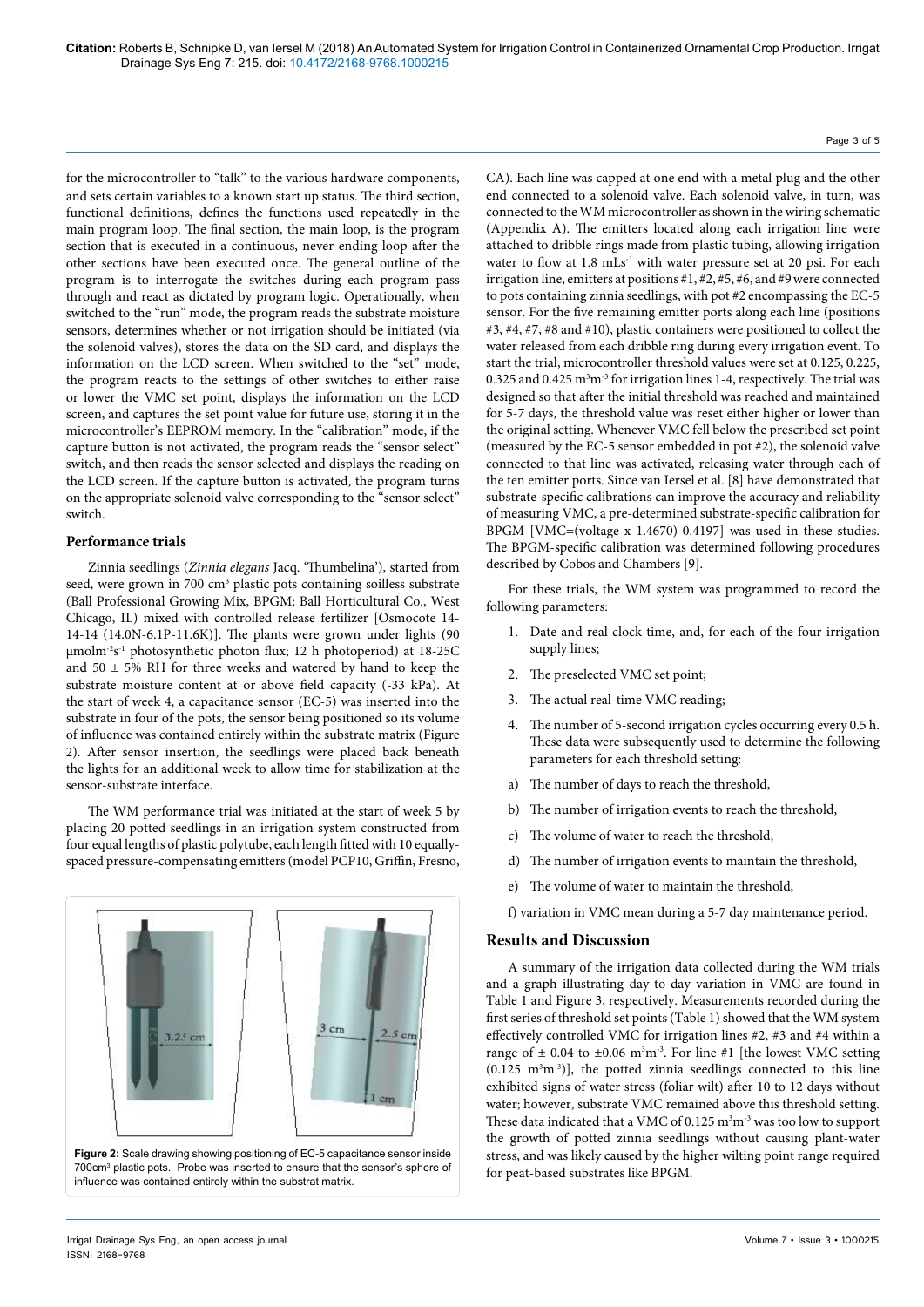| Variable                                                   | <b>Irrigation line number</b> |              |          |          |
|------------------------------------------------------------|-------------------------------|--------------|----------|----------|
| First threshold setting (m <sup>3</sup> m <sup>-3</sup> )  | 1                             | $\mathbf{2}$ | 3        | 4        |
|                                                            | $0.125^{y}$                   | 0.225        | 0.325    | 0.425    |
| No. of days to reach threshold                             |                               | 8            | 4        | 1        |
| No. of irrigation events to reach<br>threshold             |                               | $\Omega$     | $\Omega$ | $\Omega$ |
| Vol. of water to reach threshold (mL)                      | ÷,                            | $\Omega$     | $\Omega$ | $\Omega$ |
| No. of irrigation events to maintain<br>threshold          |                               | 9            | 28       | 36       |
| Vol. of water to maintain threshold (mL)                   |                               |              |          |          |
| Determined from WM dataset                                 |                               | 81           | 252      | 324      |
| Actual vol. of water collected                             |                               | 81           | 255      | 328      |
| VMC deviation during maintenance<br>period $(m3m-3)$       |                               | ± 0.06       | ± 0.06   | ± 0.04   |
| Second threshold setting (m <sup>3</sup> m <sup>-3</sup> ) | 0.325                         | 0.425        | 0.155    | 0.225    |
| No. of days to reach threshold                             | 2                             | 1            | 8        | 5        |
| No. of irrigation events to reach<br>threshold             | 27                            | 5            | $\Omega$ | 0        |
| Vol. of water to reach threshold (mL)                      | 243                           | 45           | $\Omega$ | $\Omega$ |
| No. of irrigation events to maintain<br>threshold          | 50                            | 49           | 16       | 34       |
| Vol. of water to maintain threshold (mL)                   |                               |              |          |          |
| Determined from WM dataset                                 | 450                           | 441          | 144      | 306      |
| Actual vol. of water collected                             | 450                           | 437          | 149      | 298      |
| VMC deviation during maintenance<br>period $(m^3m^{-3})$   | ± 0.04                        | ± 0.05       | ± 0.04   | ± 0.05   |

 $\rm vP$ rior to reaching the 0.125 m $\rm {}^{3}m^3$  threshold for line #1, the seedlings grown in pots connected to this irrigation line started to wilt, which necessitated increasing the threshold set point before the WM was activated.

 $^{\text{z}}$ Tests conducted with 5-week-old containerized zinnia seedlings grown in 700 cm $^{\text{3}}$ plastic pots containing soilless substrate (Ball Professional Growing Mix™). Each value represents a single measurement except for the "Actual volume of water collected", which is the mean of five measurements.

Table 1: Irrigation data collected during WaterMaster (WM) evaluation trials<sup>z</sup>.

The data in Table 1 also show that the time required to reach the first series of VMC threshold settings (with the exception of line #1), varied from one day (line #4;  $0.425 \text{ m}^3\text{m}^{-3}$ ) to eight days (line  $#2$ ; 0.225 m<sup>3</sup>m<sup>-3</sup>). These differences reflect the time required for the substrate to dry down to the prescribed threshold setting as a result of evapotranspiration - the lower the threshold, the longer the dry-down period. Once each threshold was reached, the number of irrigation events necessary to maintain that threshold for 5-7 days ranged from 9 (line #2; 0.225 m<sup>3</sup>m<sup>-3</sup>) to 36 (line #4; 0.425 m<sup>3</sup>m<sup>-3</sup>), and, once again, the lower the maintenance threshold, the fewer irrigation events required to maintain that threshold (Table 1). One unique feature of the WM evaluation trial was the ability to compare the calculated volume of water required to maintain a given threshold (determined from the WM dataset) with the actual water volume collected in containers placed at five emitter ports along the same irrigation line. These data (Table 1) showed that the maximum difference between the calculated and actual water volumes was only 1% (4 mL).

Following completion of the first set of maintenance trials, the irrigation lines were reset to a preselected alternate VMC threshold value (Table 1 and Figure 3). Also at this time, irrigation line #3, originally designated to be reset from  $0.325 \text{ m}^3\text{m}^3$  down to  $0.125 \text{ m}^3\text{m}^3$ was, instead, reset slightly higher (0.155  $m<sup>3</sup>m<sup>-3</sup>$ ) to avoid the foliar wilt problems encountered during the first evaluation trial. Results of the second series of tests (Table 1) showed that whenever substrate VMC was increased from a lower to a higher threshold (e.g., irrigation lines #1 and #2), the number of irrigation events concomitantly increased as the sensors called for additional water. Likewise, when the threshold



**Figure 3:** Graph of daily variation in substrate volumetric moisture content (VMC) in pots containing 5-week-old Zinnia elegans seedlings irrigated automatically with the WaterMaster (WM) system. VMC was monitored continuously by capacitance sensors (EC-5) placed in a single pot in each of four irrigation lines. VMC thresholds were established on day 1 for all four irrigation lines, and again on days 12, 13, 10 and 9 for irrigation lines 1-4, respectively (vertical lines in Figure 3). After reaching each threshold set point, VMC was maintained and monitored continuously for 5-7 days.

setting was reduced (e.g., irrigation lines #3 and #4), the corresponding solenoid valve was not activated since no irrigation was required to reach a lower VMC.

As observed in the first trial, the WM system effectively controlled irrigation for the second series of threshold settings as well (Table 1 and Figure 3). Once each secondary threshold value was reached, the number of irrigation events required to maintain that threshold varied from 16 (0.155  $\text{m}^3\text{m}^3$ ) to 50 (0.325  $\text{m}^3\text{m}^3$ ). Correspondingly, the volume of water necessary to maintain each threshold ranged from 144 mL (0.155 m<sup>3</sup>m<sup>-3</sup>) to 450 mL (0.325 m<sup>3</sup>m<sup>-3</sup>) and, as previously noted, the volume of water calculated from the WM dataset matched closely (maximum difference of 3%; 8 mL) with the actual volume of water collected in containers from the same irrigation line. During